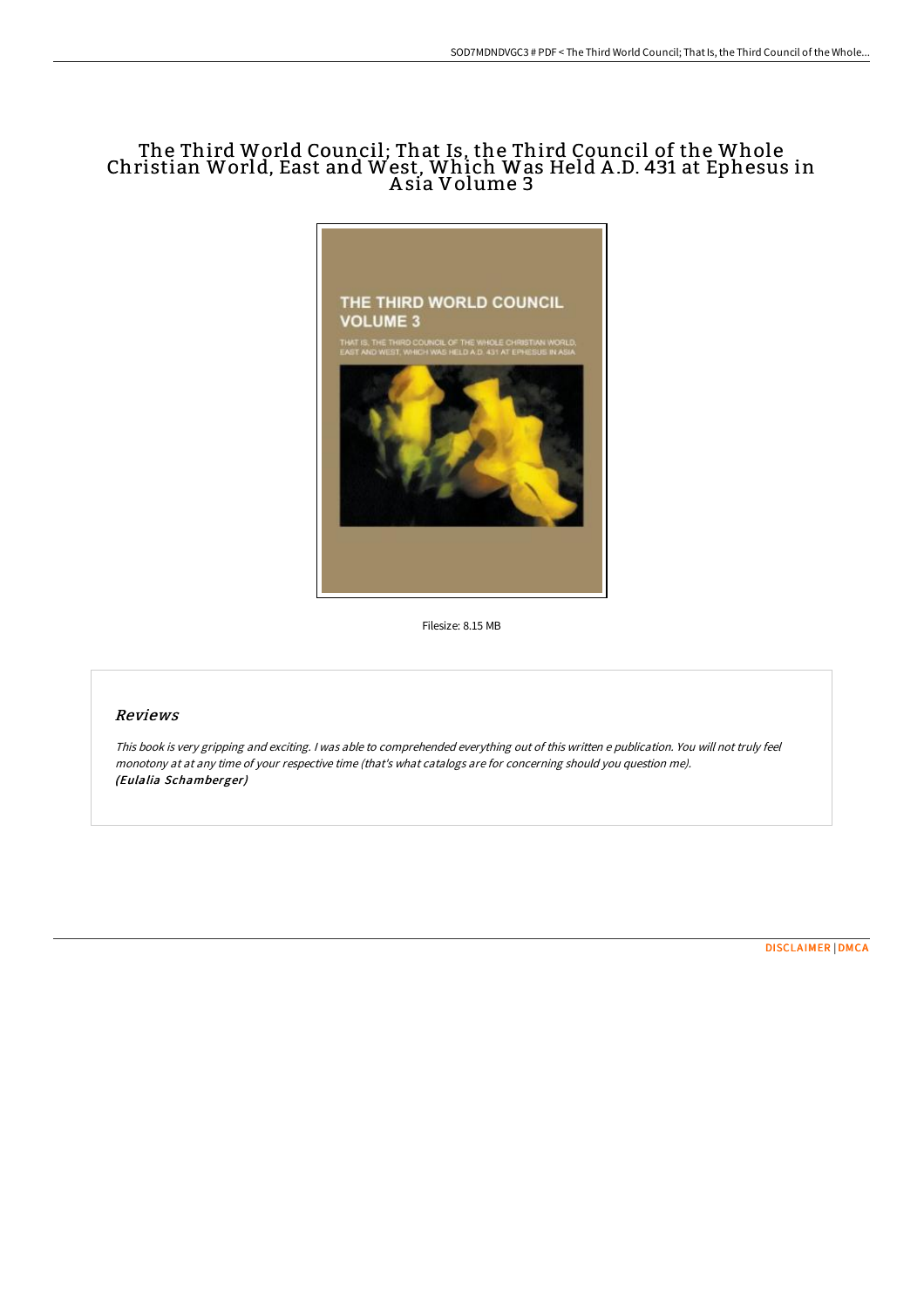## THE THIRD WORLD COUNCIL; THAT IS, THE THIRD COUNCIL OF THE WHOLE CHRISTIAN WORLD, EAST AND WEST, WHICH WAS HELD A.D. 431 AT EPHESUS IN ASIA VOLUME 3



Theclassics.Us, United States, 2013. Paperback. Book Condition: New. 246 x 189 mm. Language: English . Brand New Book \*\*\*\*\* Print on Demand \*\*\*\*\*.This historic book may have numerous typos and missing text. Purchasers can usually download a free scanned copy of the original book (without typos) from the publisher. Not indexed. Not illustrated. 1908 edition. Excerpt: . treat of the errors of some of them. Athanasius and Cyril of Alexandria, though on some points not perfect, were nevertheless the soundest of the Fathers. Some of the alleged opinions of Ambrose, Augustine, Jerome, Gregory of Nazianzus, Gregory of Nyssa, and others for creature invocation, or on the Eucharist, or for customs leading to idolatry, are condemned expressly or impliedly by Ephesus. In the struggle against relic worship, saint worship, and the superstitions of his time, Vigilantius, the Presbyter, of Spain, was one of the noblest and best of the Fathers of the fourth century and the fifth, though he may have had a few defects. We hope to speak of him in another work. Judged by the decisions of Ephesus, he was vastly nearer Orthodoxy than the relic worshipper and, so far, heretic, Jerome, who blackguarded him and misrepresented him. Freemantle s account of him in the article Vigilantius in Smith and Wace s Dictionary of Christian Biography compared with the quotations, from the original sources in note 6, page 457, volume I of Smith s Gieseler s Church History, show him to have been in the main a wise and holy reformer. ARTICLE XII. CREATURE WORSHIP. The Sins of Idolaters: that is I. the worship of created persons by invocation and other Acts of worship, and II. the worship of mere inanimate things, suck as pictures graven images, crosses painted and graven, altars, communion tables, the Bible or any part...

 $\mathbf{r}$ Read The Third World Council; That Is, the Third Council of the Whole [Christian](http://digilib.live/the-third-world-council-that-is-the-third-counci.html) World, East and West, Which Was Held A.D. 431 at Ephesus in Asia Volume 3 Online

[Download](http://digilib.live/the-third-world-council-that-is-the-third-counci.html) PDF The Third World Council; That Is, the Third Council of the Whole Christian World, East and West, Which Was Held A.D. 431 at Ephesus in Asia Volume 3